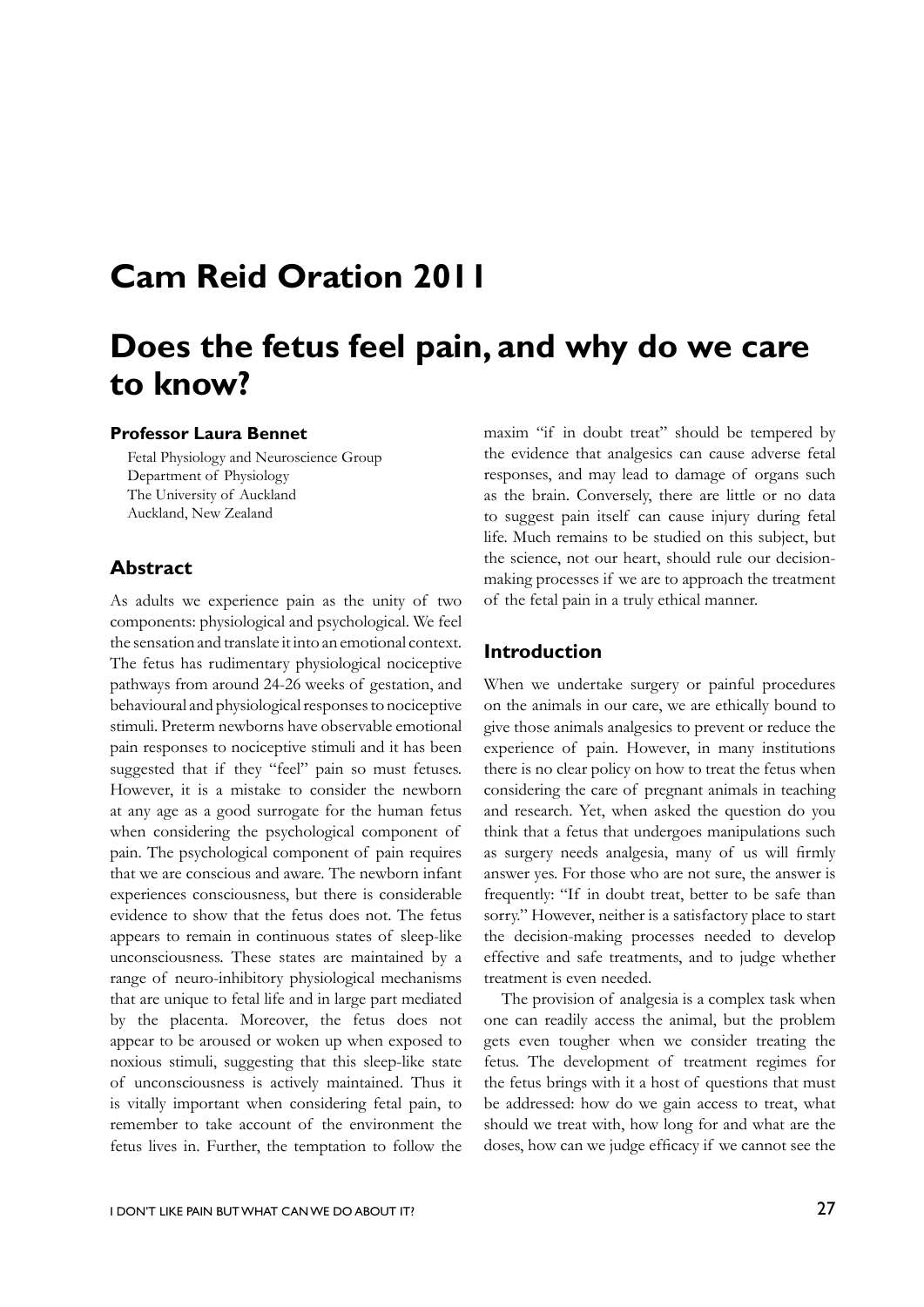fetus, does the fetus respond to the analgesics like an adult, what is the clearance of medication, are there side effects, and how high is the potential to do more harm than good? The last question is crucial. Unlike the adult, the growing and developing organs of the fetus are at risk of injury when exposed to exogenous factors like anaesthetics and analgesics (Mellor et al. 2005; Drasner 2010; Jevtovic-Todorovic 2011). While we feel comfortable emotionally in advocating treatment on a "just in case" basis, we must in fact use evidence-based medicine and science in order to prevent injury and follow the maxim often ascribed, potentially incorrectly (Smith 2005), to Hippocrates of "*Primum non nocere*; above all, do no harm."

To start our thinking on this subject we need to ask the fundamental question of whether the fetus actually ever feels pain, in the way we as adults understand pain. As adults we understand pain as an adverse emotional sensation. We translate nociceptive (pain) stimuli into an emotional response, and thus our understanding of pain is governed by both physiological, and equally importantly, psychological components. The psychological component requires us to be consciously aware of the stimulus. For example, under anaesthesia, surgical manipulation results in nociceptive stimuli being sent to the brainstem and subcortex, and activation of these regions in turn elicits a physiological response, for example the release of cortisol and catecholamines (Smith et al. 2000). However, we do not "feel" this stimulus as pain, as defined by the emotional component of pain perception, because we are unconscious and thus unaware of the stimuli. While tempting to treat the terms nociceptive stimuli and pain as meaning the same thing, it is vitally important to understand the difference between a nociceptive stimuli and the feeling (emotional/psychological) of pain, when assessing the fetus, for the evidence strongly suggests that the fetus is never conscious and thus the psychological component of pain is not likely to be part of fetal pain processing.

## **The physiological component: nociceptive circuits in the fetus**

In the human fetus, neuro-anatomical studies show that after 23 weeks of gestation, there are connections between nerve endings and the spinal cord, and between the thalamus and preliminary projections to the cortex (Fitzgerald 2005). These connections are necessary to provide the capacity for physiological processing of nociceptive stimuli from the periphery to the brain. It is suggested that this rudimentary circuit may be sufficient to provide the "minimal necessary pathway to feel pain" (Derbyshire 2010). If physiological and behavioural responses to nociceptive stimuli can be taken as evidence that "pain" is being experienced, this may be said to potentially occur from 24 weeks (Derbyshire 2010).

Many studies have indeed suggested that the fetus "feels" pain (in the adult physiological/ psychological holistic sense) because there are measurable physiological and behavioural responses to nociceptive stimuli (Smith et al. 2000). For example, fetal needling for blood and biopsy samples, and vibroacoustic stimulation (loud vibrating noise used as a stress test) both result in fetal behavioural changes such as abrupt body movements or limb withdrawal, and the production of "stress" hormones such as cortisol and catecholamines, and changes in cardiovascular variables such as increased heart rate (Abrams & Gerhardt 2000; Smith et al. 2000; Gitau et al. 2004). However, as discussed by Maria Fitzgerald and colleagues, maturation of cortical projections is required for full processing of nociceptive stimuli, and this is a process which is incomplete in fetal life (Fitzgerald 2005; Slater et al. 2007). Further, and importantly, cortical activation does mean consciousness or psychological awareness of the stimulus is painful. These fetal responses primarily reflect subcortical and brainstem responses, reflex in nature, and indeed can be elicited in anencephalic fetuses (i.e. those without a cortex due to failure of neural plate fusion) (Visser et al. 1985; Park et al. 2010), and thus can occur without a cortex and thus without the means to achieve consciousness.

Physiologically, nociceptive pathways in the fetus differ from those seen in the adult. Peripheral sensory receptive fields are large and diffuse in sensitivity, there is immaturity of A and C fibres and thus immaturity of sensory processing within the spinal cord, and there is an imbalance of excitatory and inhibitory control leading to a relatively more excitable state of spinal cord processing (Fitzgerald 2005; Derbyshire 2010). Thus, the reflexes of the fetus and newborn to even mild non-painful stimuli are often initiated at lower thresholds and result in large magnitude, exaggerated movements (Fitzgerald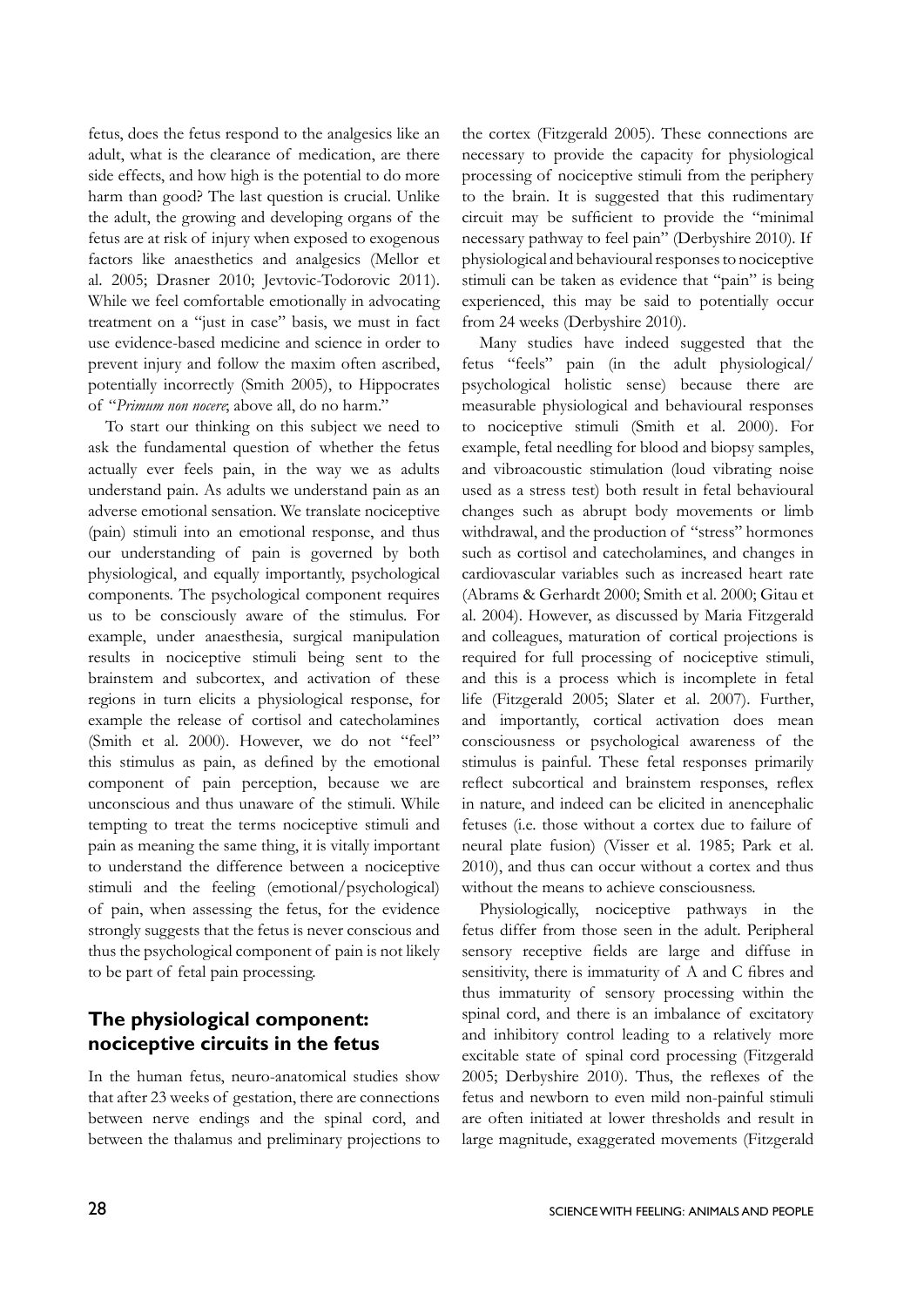2005). In adults, acute nociceptive information is conducted within the spinal cord via small myelinated A fibers and larger non-myelinated C fibers. Other afferent sensory information from touch or pressure receptors is conducted via A beta fibers. In the fetus and newborn, however, A beta fibers also appear to conduct nociceptive information Thus stimuli which are not pain-related can activate spinal pathways that are selectively related to pain processing in adults (Fitzgerald 2005).

In the past these responses have led to the concept that the newborn has a greater sensitivity to pain and thus needs more medication (Fitzgerald & Walker 2009). For newborns at least, immaturity of the nociceptive circuit means that analgesia can last longer, and they are more sensitive to analgesics necessitating lower doses (Fitzgerald & Walker 2009). Newborns also change their responses to analgesics during the first month of life, and this may in part be due to the changing role of the rostroventral medulla of the brainstem (Hathway et al. 2009). An example of this is the response to the sedative/analgesic midazolam where in rats before 3 weeks of age midazolam does not induce sedation and may even potentiate pain responses, whereas by 4 weeks the response begins to resemble that of the adult (Koch et al. 2008).

Despite relative immaturity of the nociceptive pathways, newborns nonetheless feel pain psychologically because they are conscious and thus can be aware of the stimuli, and repeated exposure to pain is associated with adverse outcomes (Fitzgerald & Walker 2009). However, this does not mean that the age-equivalent fetus is also conscious and psychologically aware of pain *in utero*. To determine this, one must evaluate what it means to be a fetus, living as it does in a confined, dark and sheltered environment, growing and developing organs and their function, training the body for birth (behaviour), and being attached to an organ (the placenta) which delivers life, and a healthy dose of sedatives and analgesics on a constant basis.

## **The psychological component of pain perception: fetal consciousness**

A few years ago, researchers, rather disturbingly, repeatedly exposed human fetuses to the theme tune to the Australian TV soap-opera "Neighbours" in an attempt to evaluate fetal memory (Hepper 1988; Hepper 1997). The study showed that at the start of the programme the fetuses would adopt a "quiet, alert behavioural state" and 3-5 days after birth more babies who had been exposed to the tune adopted a similar state, slowed their heart rate and stopped crying, than those who had not been exposed. This was taken as recognition and memory of sorts. The data are consistent with the age-old knowledge that babies respond differently to the sound of their mothers voice, the voice they hear most and closest during fetal life (DeCasper & Fifer 1980). Numerous studies have demonstrated that the fetus can apparently form memory *in utero* from around 30 weeks of gestation, and can retain this information for up to 6 weeks after birth (van Heteren et al. 2000; Gonzalez-Gonzalez et al. 2006; Granier-Deferre et al. 2011). From such observations, it has been suggested that this means that the fetus must be conscious or awake. Otherwise, how could it learn?

What is being described here, of course, is auditory memory and the neural entrainment of sound. Fetuses progressively develop hearing in the late gestation period, and numerous studies have shown that they can discriminate variations in both frequency and amplitude of complex sounds (Granier-Deferre et al. 2011). Learning is defined by habituation to the stimuli (e.g., noise). First exposure to noise produces a startled response and increased cardiovascular responses such as heart rate. However these responses attenuate with repeated exposure as the fetus apparently becomes "used to" the sound. When the fetuses are tested later in life, or after birth this attenuation remains when compared to a fetus or baby who has never heard the noise (Hepper 1997; van Heteren et al. 2000; Gonzalez-Gonzalez et al. 2006; Granier-Deferre et al. 2011). This is a form of implicit memory, but such memory does not require conscious thought, and indeed, neural entrainment does not require consciousness (Wang & Orser 2011). Interestingly, the attenuation to stimuli was reported in the first studies of fetal conditioning in the 1920s and '30s, where authors noted that after the fetus is stimulated, time must elapse before it can be stimulated again. This was considered problematic when testing learning and senses in fetuses (Forbes & Forbes 1927; Ray 1932).

Defining whether a fetus is conscious is difficult, as any definition must encompass sensory awareness and cognitive integration of experiences usually with reference to a concept of self (Mashour 2008). The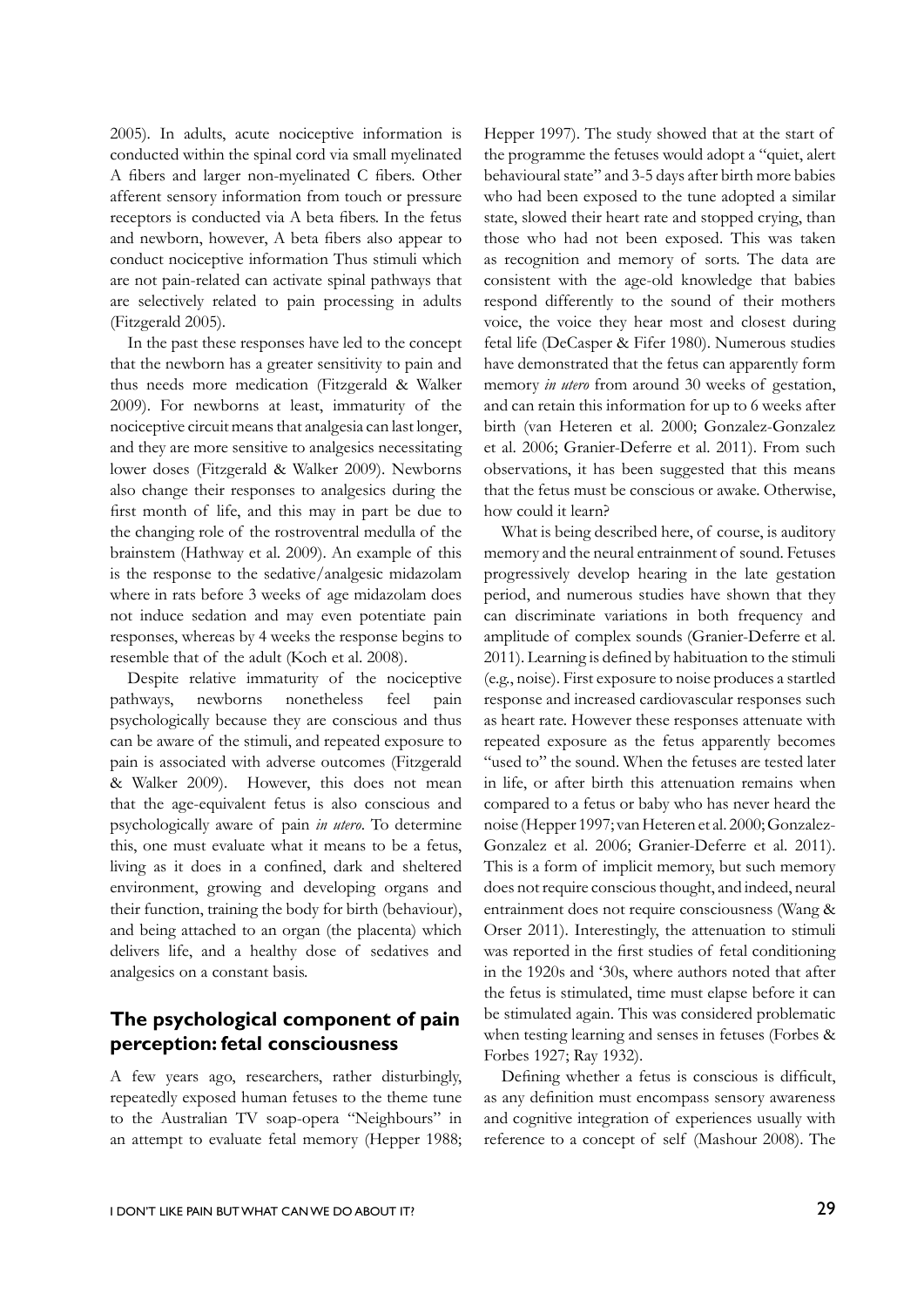fetus cannot tell us about self-awareness, but we can in many respects use sleep as a surrogate measure for consciousness, as you can be awake and conscious, but not asleep and conscious. So is the fetus ever awake? For the most part, physiologists and clinicians alike consider that the fetus is asleep (Mellor et al. 2005). However, it is suggested by some, that in late gestation, the fetus may experience periods of wakefulness (Mellor et al. 2005).

In preterm fetuses fetal brain activity is disorganised, and associated with the constant simultaneous expression of numerous behaviours, and erratic cardiorespiratory function (Davidson et al. 2011). Over time, fetal brain activity evolves into two specific states similar to rapid eye movement (REM) and non-REM sleep states. Fetal behaviour becomes episodic and groups of behaviours become associated with specific states. Generally breathing, swallowing, licking and eye movements, and atonia occur in REM sleep, whereas apnea, absence of eye movements and tonic muscle activity occur in NREM sleep. These states account for 95% of fetal activity. The remaining 5% is characterised by mixed brain activity, erratic heart rate, and the vigorous occurrence of all behaviours simultaneously. Such constellations of behaviours occurring together are seen when newborn infants are awake (and at other times, as discussed below), and on this basis this grouping of fetal behaviours has been interpreted as evidence that the late gestation fetus is sometimes awake (Mellor et al. 2005).

Curiously, this behaviour is described as wakefulness only in term fetuses, despite the same simultaneous occurrence of behaviours in mixed brain activity states earlier in gestation. Further, these behaviours do not describe the purposeful, directed, "aware" nature of wakefulness, and most importantly such behaviours can also occur during sleep. As we know, complicated behavioural activity can be undertaken when we are asleep; witness sleep walking where sleepwalkers can play musical instruments, make meals, drive cars etc. The warning here is that complex behaviours do not in themselves mean wakefulness. Sleep is also more complicated than just the states of REM and NREM. The behavioural constellation described as evidence of wakefulness, can also describe transitional or indeterminate sleep. This is a common sleep state seen in infants, which we tend to experience less with age, and is characterised by mixed brain and

cardiorespiratory activity, open eyes, and startle-like jerking and limb thrashing (McNamara et al. 2002; Gottesmann 2004). This phase of sleep is frequently seen at the end of NREM and REM periods and allows cardiorespiratory exercise while maintaining sleep, which is vitally important to the developing brain, particularly the state of REM sleep (Kisley et al. 2003). REM sleep, and indeed periods of arousal with large movements, may in large part substitute for wakefulness in the development of neural network organisation, providing intense sensory input not otherwise available *in utero* (Blumberg 2010). Importantly, this transitional sleep-state does not represent wakefulness; it is not, for example, drowsiness (Gottesmann 2004).

Thus it may be hypothesised that so-called wakefulness *in utero* is likely to represent transitional sleep in view of the behaviours described, its occurrence during transition from one sleep state to another, and its similarity to post-natal sleep-arousal (McNamara et al. 2002; Mellor et al. 2005). In support of this concept Rigatto and colleagues watched unanaesthetised sheep fetuses via a plexiglass window and observed no evidence of fetal wakefulness or purposeful, directed awareness for being watched, and they did not interact with the watchers (Rigatto et al. 1986). The evidence, as reviewed by Mellor and colleagues (Mellor et al. 2005), is that the fetus is likely kept in a state of unconsciousness or unarousable sleep. A considerable body of evidence exists to show that there are several suppressors *in utero* which act to inhibit neural activity in the fetus to a far greater degree than is seen post-natally in the infant. For example, cerebral adenosine levels are 3-4 times higher in the fetus than seen post-natally. It must also be appreciated that the fetus is influenced by the placenta, which plays a key role in secreting additional chemical factors such as progesterone, and a potent sleepinducing hormone (prostaglandin D2). Substance P, which is a key neuromodulator of pain processing, is suppressed in the fetus. All of these factors, acting together with the effects of low oxygen tensions and the warmth of amniotic fluid provide powerful neuro-inhibition. A fascinating demonstration of the impact of temperature upon the developing brain was made by Eales and Small in newborn lambs (Eales & Small 1980). Immersing aroused, physically active and conscious newborn lambs within 4 hours of birth in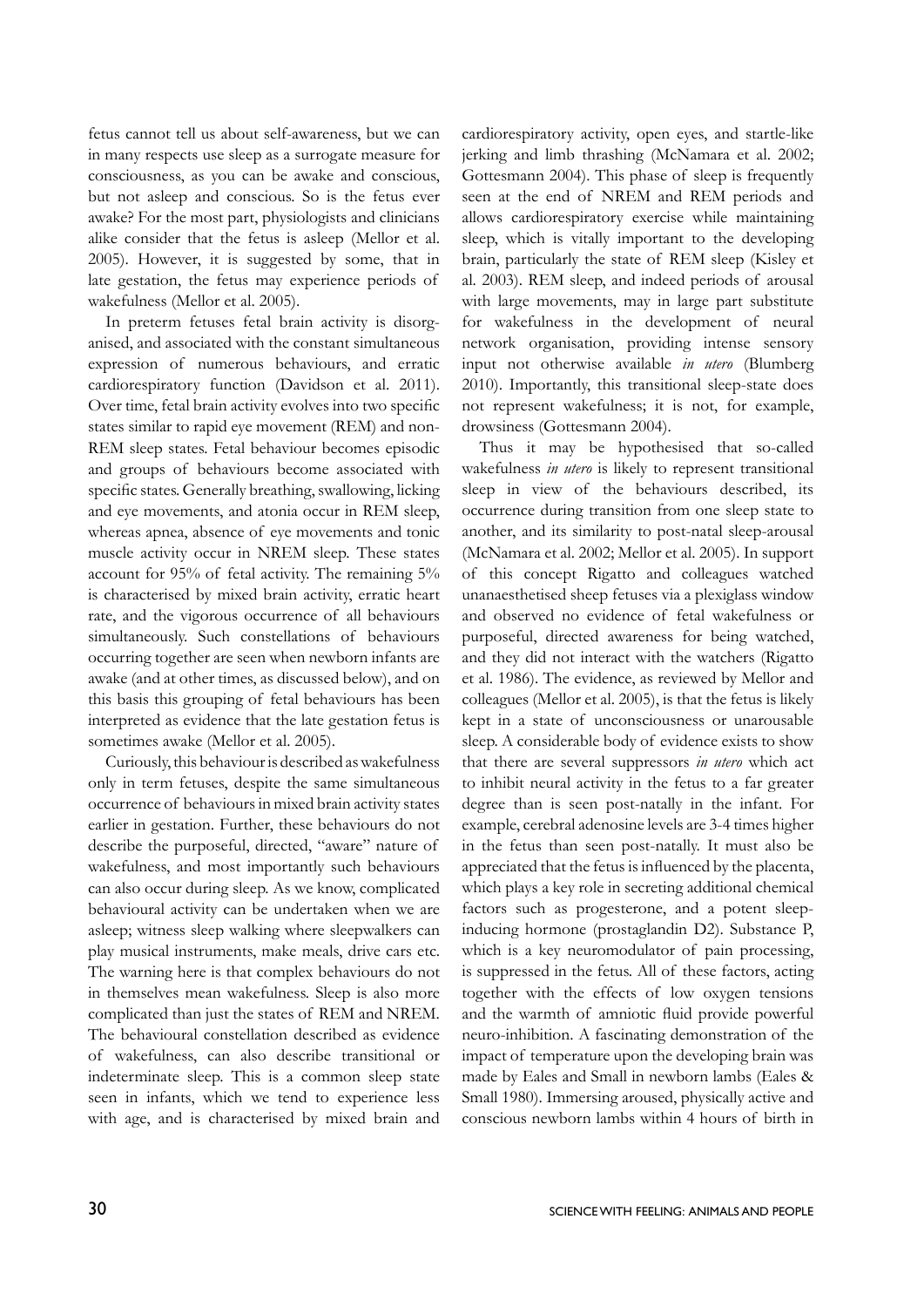water at maternal body temperature induced a sleeplike, non-aroused, unconscious state, and cooling the water restored their prior aroused, conscious and physically active state.

## **Pain wakes the adult up, so can the fetus be woken?**

If we accept that the fetus is kept actively asleep, the logical next question is: can pain wake the fetus up? When we are asleep, we will wake to cutaneous nociceptive stimuli, and to other noxious stimuli such as hypoxia or elevated  $CO<sub>2</sub>$ . The question has not been directly tested in fetuses, but one can assess the likely answer as being no from a number of studies. During hypoxia the response of the fetus is to switch into a deeper (NREM) or more suppressed form of brain activity (isoelectric state). These states require less energy, and the fetus will further reduce energy expenditure by stopping all behavioural activity including breathing movements (Bennet et al. 2009). Fetuses do not breathe for air of course, but rather breathing movements occur to exercise the respiratory musculature needed at birth and to promote movement in the lungs to facilitate lung growth. Apnea is mediated by areas of the lateral pons which lose their input at birth (Johnston & Gluckman 1989). The apneic response to hypoxia (versus the adult response of hyperventilation) is thus a good example of the unique nature of fetal behaviour, and its adaptation to the *in utero* environment.

Similarly, while elevated  $CO<sub>2</sub>$  tensions can elicit an increase in stimulated fetal breathing movements if started in REM sleep, this response is inhibited when the fetus transitions into NREM sleep; there is thus no consistent sleep-state response, and wakefulness was never seen as part of the response (Rigatto et al. 1988). In response to vibroacoustic stimulation, which induces a brainstem dependent startle reflex and heart rate increase, cortical activation is similar to sleep state transitional activity as described above (Bauer et al. 1997), or no change in state occurs if the fetus is in NREM sleep (Abrams et al. 1993). Similar mixed brain activity responses (response and no response) are seen using functional magnetic resonance imaging (fMRI) (Fulford et al. 2004). Further work to test the hypothesis is necessary. However, collectively these data suggest that the fetus does not wake-up or become conscious when faced with noxious stimuli.

## **If in doubt treat?**

One may readily argue that there are data for and against the concept of fetal wakefulness, and the potential for the fetus to cognitively perceive pain, and therefore "feel" pain. Thus ethically we should consider treatment in the face of simply not knowing either way. This is a reasonable point of view, but the development of potential treatment strategies must assess the appropriate analgesic to use, dose and route of administration, the efficacy of selected agents, and above all whether selected agents may have the capacity to do harm. Several studies have demonstrated that analgesics do not necessarily have the same effects on the fetus and indeed newborn, demonstrating the very different neurobiology that must be considered when administering analgesics. An intriguingly titled paper on the subject of analgesia in neonates encapsulates the issue: "Anaesthetic effects on the developing nervous system: if you aren't concerned, you haven't been paying attention" (Drasner 2010). Currently, a significant lack of evidence has led to a lack of consensus about what to give, but the data show that the risks are potentially very high (Mellon et al. 2007).

A variety of studies have shown that analgesics can have adverse effects on the fetus, and do not elicit the same responses as the adult. Morphine given to fetal sheep is not a cardiorespiratory depressant for example, as it is in adults, but rather stimulates cardiorespiratory activity, and can induce acidosis, seizures and fetal death (Bennet et al. 1986). It can also stimulate hypothalamic-pituitary adrenal (HPA) function and cortisol and adrenocortiotrophic hormone (ACTH) release; cortisol being a one factor used determine the presence of pain (Taylor et al. 1997). The synthetic opiate, Finadyne, did not markedly alter fetal sheep nociceptive stress responses to cutaneous electrical stimulation, and induced marked acidosis (Smith et al. 2004), and blunted the defence responses to hypoxia (Boekkooi et al. 1995). In humans, maternally administered morphine caused reduced placental perfusion by acting as a vasoconstrictor (Kopecky et al. 2000). Similar observations are made for other agents such as ketamine during development and exposure can lead to persistent changes in maternal and fetal perfusion, and blood gases and fetal wellbeing (Strumper et al. 2004; Jonker et al. 2008; Walker et al. 2010). Of significant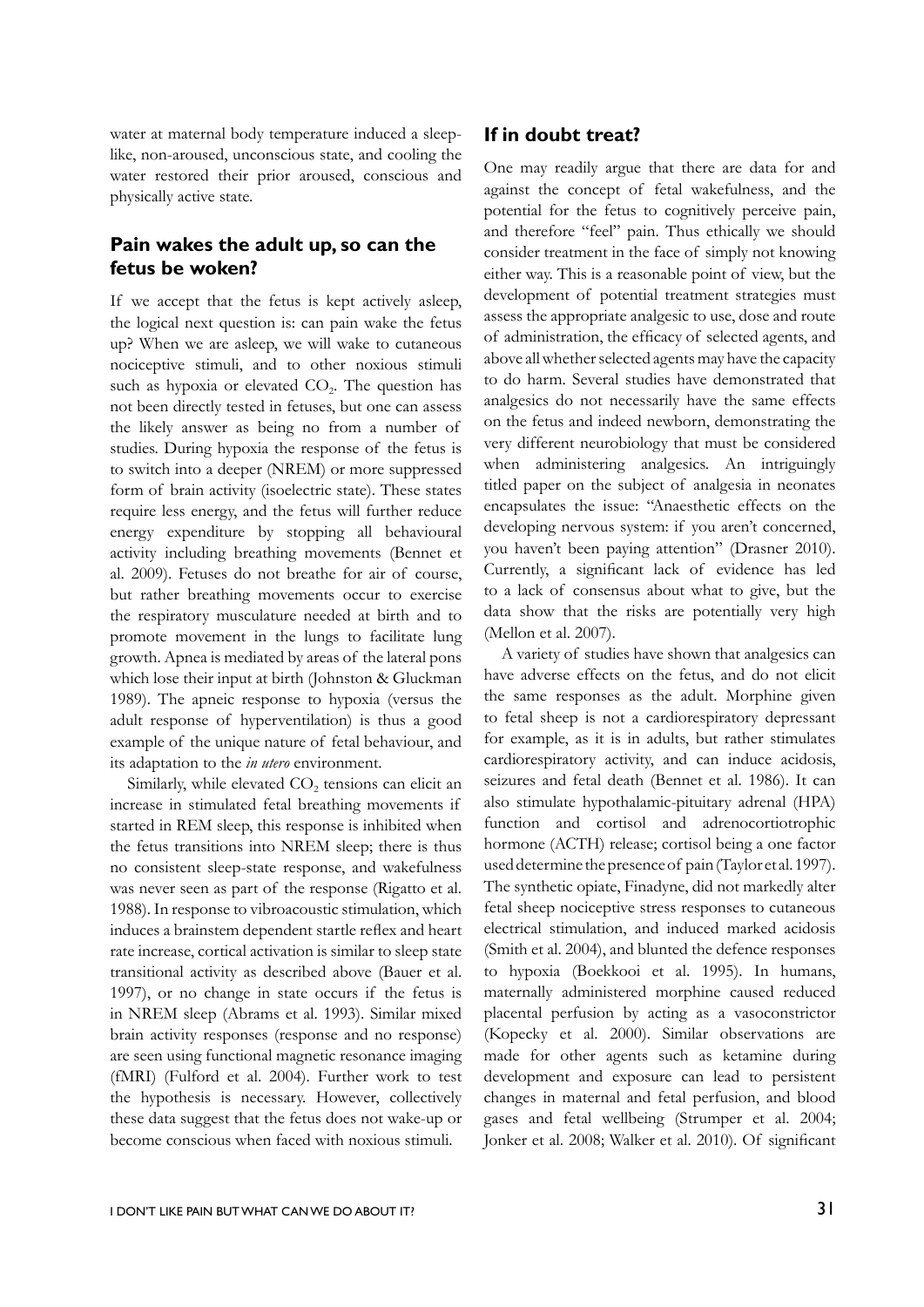interest in recent years is the observation that opiates can increase neural apoptosis in both fetal humans and animals leading to impaired neurodevelopment (Hu et al. 2002; Liu et al. 2011). It can also affect other organs such as the heart; in rats, for example, opiates alter production and potentially release of natriuretic peptides from the fetal heart which regulate cardiac function (Ernest et al. 1998).

Non-steroidal anti-inflammatory drugs (NSAIDS) such as indomethacin, ibuprofen, and nimesulide have also been shown to have deleterious effects, such as premature closure of the ductus arteriosus (thus impairment of fetal cardiovascular function) (Weichert et al. 2010), and impairment of renal function and development (Loudon et al. 2003; Kent et al. 2007). Our own laboratory experience with indomethacin in normoxic fetal sheep is that it can cause significant fetal acidosis and the death of some fetuses. Others have observed that indomethacin significantly impairs fetal metabolism during hypoxia, causing severe metabolic acidosis (Hooper et al. 1992). The potential side-effects of maternal analgesia during labour have recently been extensively reviewed (Reynolds 2011). Remifentanil is proposed as a good agent for fetal immobilisation and analgesia during and after fetal surgery (Fink et al. 2011). However, significant work has yet to be carried out on this short-acting opioid to determine good and bad effects. It clearly can reduce fetal movement, one measurement of fetal pain. It is not known if it alters HPA function as morphine does and therefore cortisol or catecholamine release, or other indices of fetal pain processing.

Clearly caution is needed when considering the development of any analgesic treatment strategy for the fetus or newborn, and simply extrapolating from neonatal therapies is insufficient, in the same way as extrapolating from therapies devised for adults and children is deleterious for newborns (Fitzgerald & Walker 2009). Of course the evidence suggests that we do not need to treat the fetus because the fetus is never conscious, and thus not psychologically aware of painful stimuli as painful. However, some would argue that the experience of pain, even if only physiologically, can itself cause long-term harm. Findings in newborns, are extrapolated back to the fetus, with the suggestion that age-equivalent fetuses are likely to feel pain if their newborn counterparts do, and thus analgesia is necessary for the fetus to stop

acute pain (Vanhatalo & van Nieuwenhuizen 2000; Van de Velde et al. 2006), and to prevent long-term harm (Bhutta & Anand 2002). Certainly, newborns have the capacity to feel pain, and repeated exposure to painful stimuli can induce increased sensitivity to pain (hyperalgesia), and the experience of pain in response to non-noxious stimuli (allodynia) (Fitzgerald & Walker 2009). These changes in the response to noxious stimuli arise in part from changing the control of membrane excitability, with an increase in the input from excitatory inputs and reduced inhibitory control (Sandkuhler 2009). However, as discussed above, the fetus lives in a very different environment, one in which neuro-inhibition predominates (Mellor et al. 2005). It may be readily argued that the presence of significant levels of neuro-inhibitors would serve to prevent the development of hypersensitivity to stimuli through inhibiting upregulation of neuronal excitability.

To date, the concept of hypersensitivity has not been examined in the fetus. However, limited data suggest that hypersensitivity does not occur to repeated exposure to the noxious stimuli of vibroacoustic stimulation. Repeated exposure leads to rapid attenuation not exacerbation of the fetal responses (van Heteren et al. 2000). The greater neuro-inhibition the fetus experiences is also likely to prevent the development of hypersensitivity. For example, the fetus experiences much higher levels of prostaglandins and adenosine, both of which can act as an analgesic which in turn can prevent the development of allodynia and hyperalgesia (Minami et al. 1997; Sawynok & Liu 2003; Sandkuhler 2009). In the fetal sheep, adenosine levels are high in the fetal brain after fetal surgery, and decline with recovery suggesting that nociception associated with surgical procedures stimulates an increase in circulating levels of neuroinhibitors (Watson et al. 1999). Similarly, neurosteroids which are potent sedatives and analgesics are significantly upregulated in the fetus, after the noxious stimulus of asphyxia (Nguyen et al. 2004).

Complete functionality of the physiological pathways may also be necessary and there remains, of course, the key issue of the role of consciousness (Sandkuhler 2009). Hypersensitivity to pain is known to have an emotional content. Anticipation of pain can, for example, make the experience more painful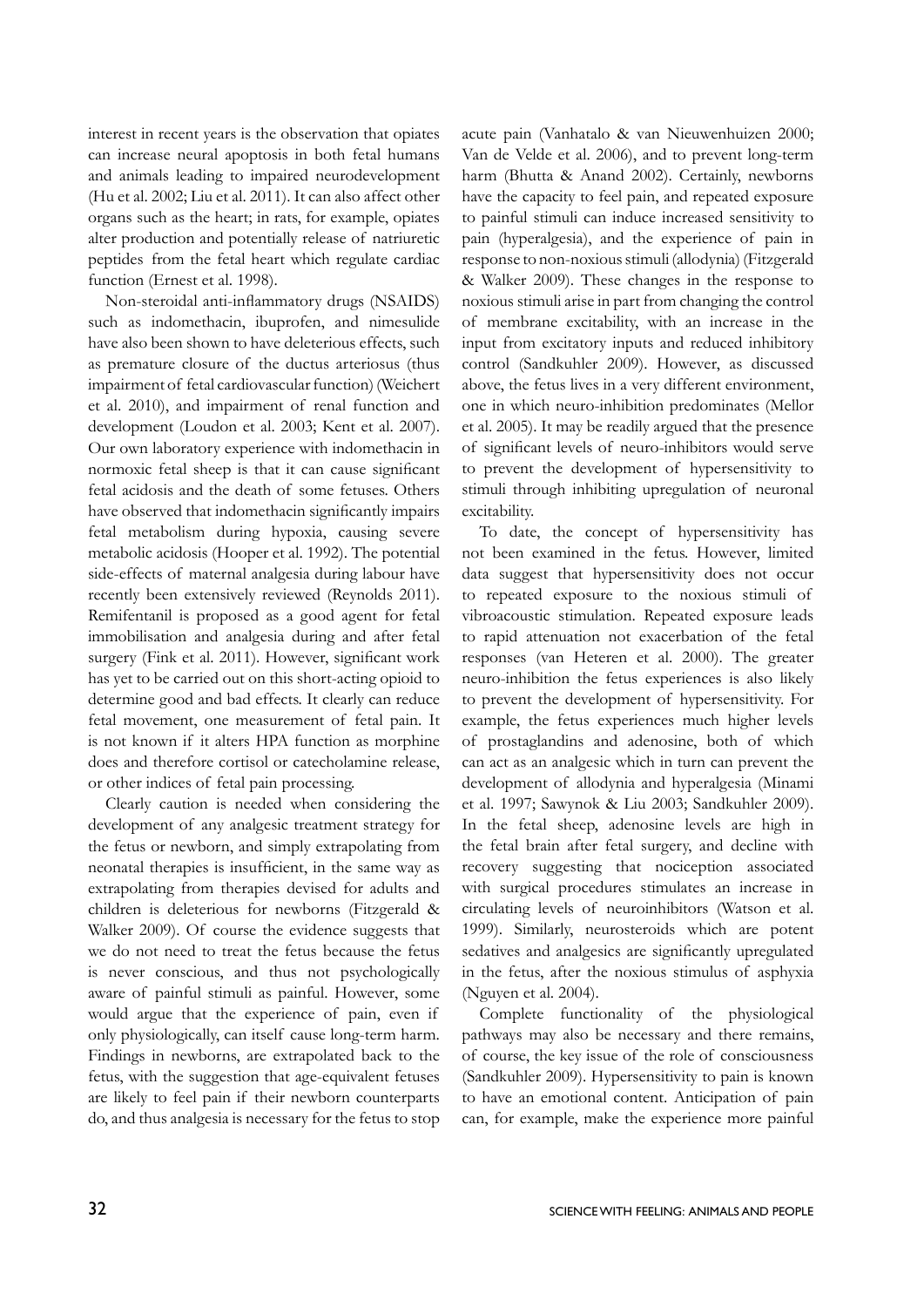(Sandkuhler 2009). Further, functional imaging of the brain in response to pain demonstrates that hypersensitivity in adults incorporates sensory, cognitive and behavioural processing (Peyron et al. 2000). These data strongly suggest consciousness is a necessary part of the development of hypersensitivity to pain, and that awareness of the stimuli may play an important positive feedback role in the development of the necessary changes in neuronal excitation.

### **Conclusions and perspectives**

In conclusion, this brief review highlights the complex issue of pain assessment and management in the fetus. Collectively, the data discussed in this review demonstrate that the fetus from around midgestation may have the rudimentary capacity to process nociceptive stimuli physically, but that the peripheral and neural pathways function quite differently to the adult. However, at all ages, the data demonstrate that the fetus is likely maintained in a sleep-like unconscious state by high levels of circulating neuro-inhibitors of placental and fetal origin. Without conscious awareness the fetus cannot experience the meaning of nociceptive stimuli in a psychological manner and thus will not feel pain in the way that we as adults understand the concept emotionally.

The review also discusses the concept "if in doubt treat". Considerable evidence exists to show that analgesics may be deleterious to developing organs. Conversely, unlike the newborn and adult, there is little or no data to show that the experience of pain itself results in adverse effects. Thus considerable work must be done to establish the impact of analgesics on the fetus before we can embrace this concept, and one must truly consider the data which suggest that treatment is not actually necessary. Ultimately, the key message of this review is that if we are to understand fetal pain, we must not evaluate the fetus by comparing it to the newborn or adult. Rather we must assess the fetus, as a fetus, a being who is regulated by and adapted to its unique *in utero* environment, an environment which significantly modulates the physiological sensations of pain, and prevents the totality of that adverse experience by preventing conscious awareness.

### **Acknowledgments**

The author thanks Professors David Mellor and Alistair Jan Gunn for their past intellectual input into the issues raised in this review. The author also wishes to acknowledge grant funding from the Health Research Council of New Zealand, Lottery Health NZ, Auckland Medical Research Foundation, The National Institutes of Health USA and The March of Dimes USA which have supported the author's research.

#### **References**

- Abrams, R. M.; Gerhardt, K. J. 2000: The acoustic environment and physiological responses of the fetus. *Journal of Perinatology: Official Journal of the California Perinatal Association 20 (8 Pt 2)*: S31-36.
- Abrams, R. M.; Peters, A. J.; Gerhardt, K. J.; Burchfield, D. J. 1993: Vibroacoustic stimulation in fetal sheep: effect on cerebral glucose utilization and behavioral state. *Journal of Developmental Physiology 19(4)*: 171-177.
- Bauer, R.; Schwab, M.; Abrams, R. M.; Stein, J.; Gerhardt, K. J. 1997: Electrocortical and heart rate response during vibroacoustic stimulation in fetal sheep. *American Journal of Obstetrics and Gynecology 177(1)*: 66-71.
- Bennet. L.; Johnston, B. M.; Gluckman, P. D. 1986: The central effects of morphine on fetal breathing movements in the fetal sheep. *Journal of Developmental Physiology 8(4)*: 297-305.
- Bennet, L.; Westgate, J. A.; Gluckman, P. D.; Gunn, A. J. 2009: Pathophysiology of asphyxia. Pp. 472-490 *in*: Levene M.; Chervenack, F. A. *ed*., *Fetal and Neonatal Neurology and Neurosurgery*. 4th ed. Philadelphia: Churchill Livingstone Elsevier.
- Bhutta, A. T.; Anand, K. J. 2002: Vulnerability of the developing brain. Neuronal mechanisms. *Clinical Perinatology 29(3)*: 357-372.
- Blumberg, M. S. 2010: Beyond dreams: do sleep-related movements contribute to brain development? *Front Neurology 1*: 140.
- Boekkooi, P. F.; Baan, J. Jr; Teitel, D. F.; Rudolph, A. M. 1995: Effect of drugs on chemoreceptor responsiveness in fetal sheep. *Pediatric Research 38(6)*: 938-943.
- Davidson, J. O.; Quaedackers, J. S.; George, S. A.; Gunn, A. J.; Bennet, L. 2011: Maternal dexamethasone and EEG hyperactivity in preterm fetal sheep. *The Journal of Physiology.* Epub June 6th.
- DeCasper, A. J.; Fifer, W. P. 1980: Of human bonding: newborns prefer their mothers' voices. *Science (New York, N.Y.) 208(4448)*: 1174-1176.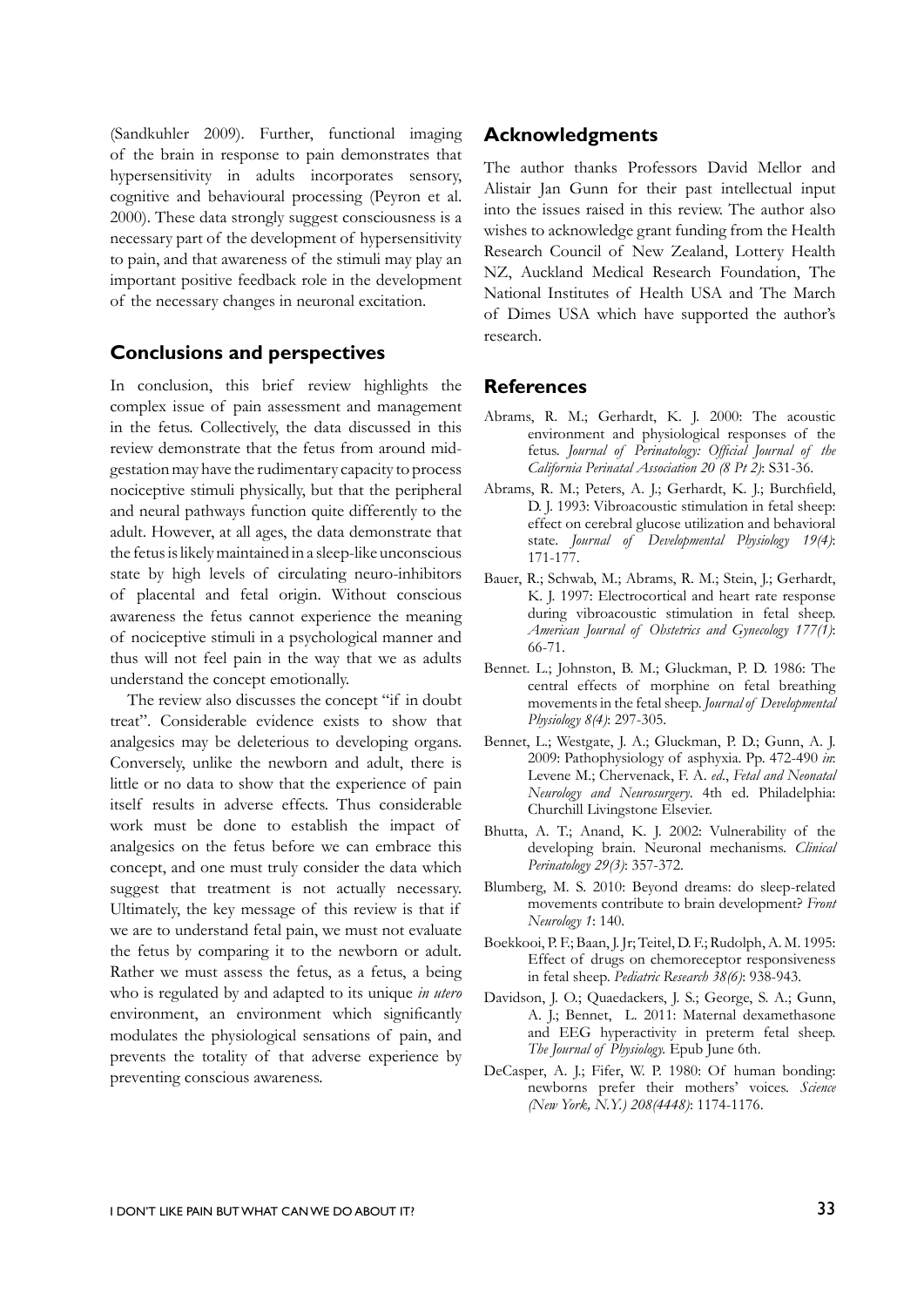- Derbyshire, S. W. 2010: Foetal pain? *Best Practice & Research*. *Clinical Obstetrics & Gynaecology 24(5)*: 647-655.
- Drasner, K. 2010: Anesthetic effects on the developing nervous system: if you aren't concerned, you haven't been paying attention. *Anesthesiology 113(1)*: 10-12.
- Eales, F. A.; Small, J. 1980: Summit metabolism in newborn lambs. *Research in Veterinary Science 29(2)*: 211-218.
- Ernest, S.; Jankowski, M.; Mukaddam-Daher, S.; Cusson, J.; Gutkowska, J. 1998: Altered regulation of natriuretic peptides in the rat heart by prenatal exposure to morphine. *The Journal of Physiology 506 (Pt 3)*: 867-874.
- Fink, R. J.; Allen, T. K.; Habib, A. S. 2011: Remifentanil for fetal immobilization and analgesia during the ex utero intrapartum treatment procedure under combined spinal-epidural anaesthesia. *British Journal of Anaesthesia 106(6)*: 851-855.
- Fitzgerald, M. 2005: The development of nociceptive circuits. *Nature Reviews. Neuroscience 6(7*): 507-520.
- Fitzgerald, M.; Walker, S. M. 2009: Infant pain management: a developmental neurobiological approach. *Nature Clinical Practice. Neurology 5(1)*: 35-50.
- Forbes H. S. F.; Forbes, H. B. 1927 Fetal sense reactions. *Journal of Comparative Psychology 7(5*): 353-355.
- Fulford, J.; Vadeyar, S. H.; Dodampahala, S. H.; Ong, S.; Moore, R. J.; Baker, P. N.; James, D. K.; Gowland, P. 2004: Fetal brain activity and hemodynamic response to a vibroacoustic stimulus. *Human Brain Mapping 22(2)*: 116-121.
- Gitau, R.; Fisk, N. M.; Glover, V. 2004: Human fetal and maternal corticotrophin releasing hormone responses to acute stress. *Archives of Disease in Childhood. Fetal and Neonatal Edition 89(1)*: F29-32.
- Gonzalez-Gonzalez, N. L.; Suarez, M. N.; Perez-Pinero, B.; Armas, H.; Domenech, E.; Bartha, J. L. 2006: Persistence of fetal memory into neonatal life. *Acta Obstetricia et Gynecologica Scandinavia 85(10)*: 1160-1164.
- Gottesmann, C. 2004: Brain inhibitory mechanisms involved in basic and higher integrated sleep processes. *Brain Research Reviews 45(3)*: 230-249.
- Granier-Deferre, C.; Bassereau, S.; Ribeiro, A.; Jacquet, A. Y.; Decasper, A. J. 2011: A melodic contour repeatedly experienced by human near-term fetuses elicits a profound cardiac reaction one month after birth. *PLoS ONE 6(2)*: e17304.
- Hathway, G. J.; Koch, S.; Low, L.; Fitzgerald, M. 2009: The changing balance of brainstem-spinal cord modulation of pain processing over the first weeks of rat postnatal life. *The Journal of Physiology 587 (Pt 12)*: 2927-2935.
- Hepper, P. G. 1988: Fetal "soap" addiction. *Lancet 1(8598)*: 1347-1348.
- Hepper, P. G. 1997: Memory in utero? *Developmental Medicine and Child Neurology 39(5)*: 343-346.
- Hooper, S. B.; Harding, R.; Deayton, J.; Thorburn, G. D. 1992: Role of prostaglandins in the metabolic responses of the fetus to hypoxia. *American Journal of Obstetrics and Gynecology 166(5)*: 1568-1575.
- Hu, S.; Sheng, W. S.; Lokensgard, J. R.; Peterson, P. K. 2002: Morphine induces apoptosis of human microglia and neurons. *Neuropharmacology 42(6*): 829-836.
- Jevtovic-Todorovic, V. 2011: Anesthesia and the developing brain: are we getting closer to understanding the truth? *Current Opinion in Anaesthesiology 24(4)*: 395-399.
- Johnston, B. M.; Gluckman, P. D. 1989: Lateral pontine lesions affect central chemosensitivity in unanesthetized fetal lambs. *Journal of Applied Physiology 67(3)*: 1113-1118.
- Jonker, S. S.; Anderson, D. F.; Davis, L. E.; Yang, Q.; Faber, J. J.; Giraud, G. D. 2008: Persistent changes in arterial blood gases in fetal sheep. *Laboratory Animals 42(3)*: 326-330.
- Kent, A. L.; Maxwell, L. E.; Koina, M. E.; Falk, M. C.; Willenborg, D.; Dahlstrom, J. E. 2007: Renal glomeruli and tubular injury following indomethacin, ibuprofen, and gentamicin exposure in a neonatal rat model. *Pediatric Research 62(3*): 307-312.
- Kisley, M. A.; Polk, S. D.; Ross, R. G.; Levisohn, P. M.; Freedman, R. 2003: Early postnatal development of sensory gating. *Neuroreport 14(5)*: 693-697.
- Koch, S. C.; Fitzgerald, M.; Hathway, G. J. 2008: Midazolam potentiates nociceptive behavior, sensitizes cutaneous reflexes, and is devoid of sedative action in neonatal rats. *Anesthesiology 108(1)*: 122-129.
- Kopecky, E. A.; Ryan, M. L.; Barrett, J. F.; Seaward, P. G.; Ryan, G.; Koren, G.; Amankwah, K. 2000: Fetal response to maternally administered morphine. *American Journal of Obstetrics and Gynecology 183(2)*: 424-430.
- Liu, A.; Bjorkman, T.; Stewart, C.; Nanan, R. 2011: Pharmacological treatment of neonatal opiate withdrawal: between the devil and the deep blue sea. *International Journal of Pediatrics 2011*: article ID 935631.
- Loudon, J. A.; Groom, K. M.; Bennett, P. R. 2003: Prostaglandin inhibitors in preterm labour. *Best Practice & Research. Clinical Obstetrics & Gynaecology 17(5)*: 731-744.
- Mashour, G. A. 2008: Toward a general theory of unconscious processes in psychoanalysis and anesthesiology. *Journal of the American Psychoanalytic Association 56(1)*: 203-222.
- McNamara, F.; Lijowska, A. S.; Thach, B. T. 2002: Spontaneous arousal activity in infants during NREM and REM sleep. *The Journal of Physiology 538(Pt 1)*: 263-269.
- Mellon, R. D.; Simone, A. F.; Rappaport, B. A. 2007: Use of anesthetic agents in neonates and young children. *Anesthesia and Analgesia 104(3)*: 509-520.